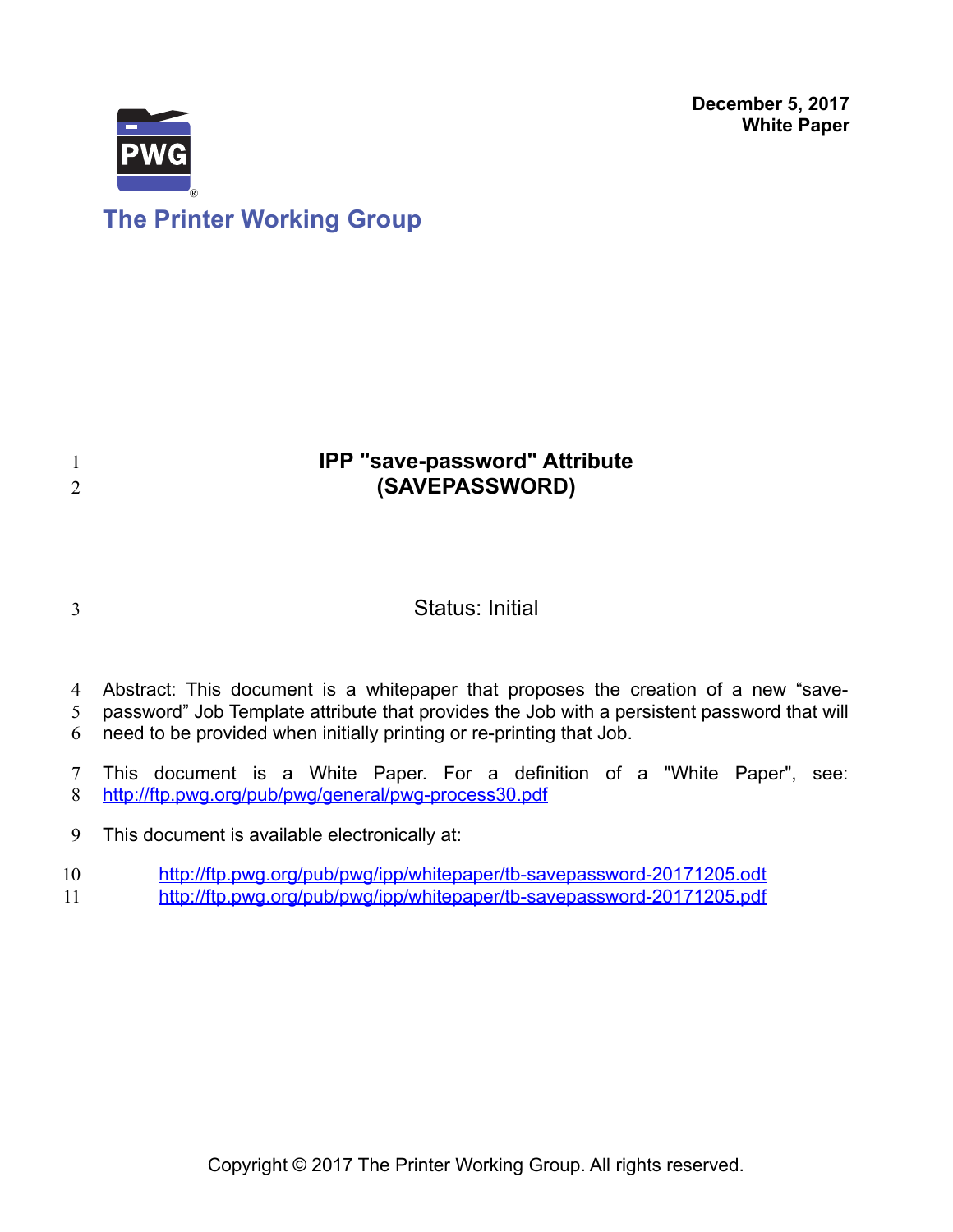Copyright © 2017 The Printer Working Group. All rights reserved. 12

#### Title: IPP "save-password" Attribute *(SAVEPASSWORD)* 13

The material contained herein is not a license, either expressed or implied, to any IPR owned or controlled by any of the authors or developers of this material or the Printer Working Group. The material contained herein is provided on an "AS IS" basis and to the maximum extent permitted by applicable law, this material is provided AS IS AND WITH ALL FAULTS, and the authors and developers of this material and the Printer Working Group and its members hereby disclaim all warranties and conditions, either expressed, implied or statutory, including, but not limited to, any (if any) implied warranties that the use of the information herein will not infringe any rights or any implied warranties of merchantability or fitness for a particular purpose. 14 15 16 17 18 19 20 21 22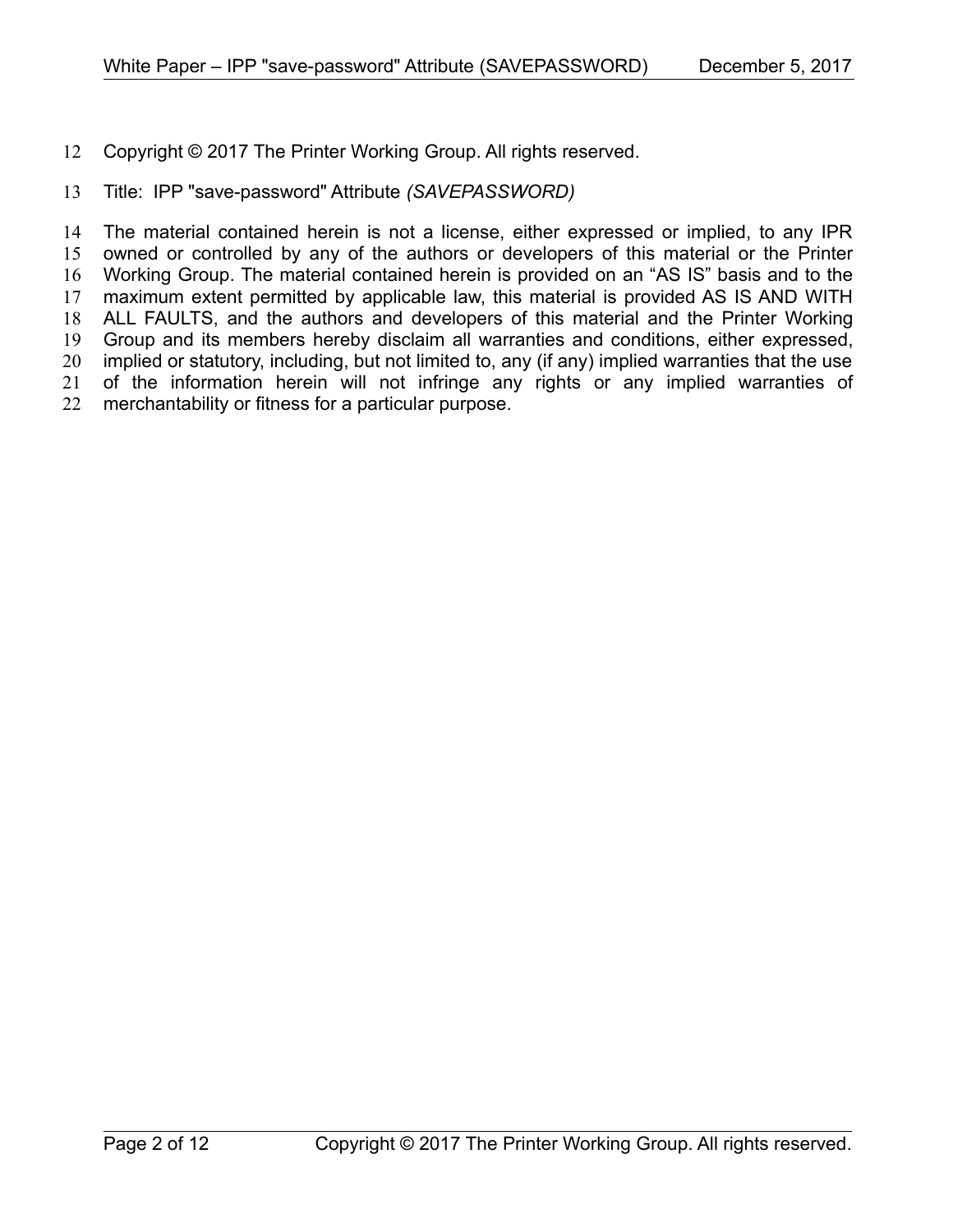| 23 | <b>Table of Contents</b>                                            |  |
|----|---------------------------------------------------------------------|--|
| 24 |                                                                     |  |
| 25 |                                                                     |  |
| 26 |                                                                     |  |
| 27 |                                                                     |  |
| 28 |                                                                     |  |
| 29 |                                                                     |  |
| 30 |                                                                     |  |
| 31 |                                                                     |  |
| 32 |                                                                     |  |
| 33 |                                                                     |  |
| 34 |                                                                     |  |
| 35 |                                                                     |  |
| 36 |                                                                     |  |
| 37 |                                                                     |  |
| 38 |                                                                     |  |
| 39 | 4.1.2 save-password-encryption-supported (1setOf (type2 keyword))6  |  |
| 40 | 4.1.3 save-password-repertoire-configured (1setOf (type2 keyword))6 |  |
| 41 |                                                                     |  |
| 42 |                                                                     |  |
| 43 |                                                                     |  |
| 44 |                                                                     |  |
| 45 |                                                                     |  |
| 46 |                                                                     |  |
| 47 |                                                                     |  |
| 48 |                                                                     |  |
| 49 |                                                                     |  |
| 50 |                                                                     |  |
| 51 |                                                                     |  |
| 52 |                                                                     |  |
| 53 |                                                                     |  |
| 54 |                                                                     |  |
| 55 | <b>List of Figures</b>                                              |  |
| 56 |                                                                     |  |

| 57 | <b>List of Tables</b> |
|----|-----------------------|
|    |                       |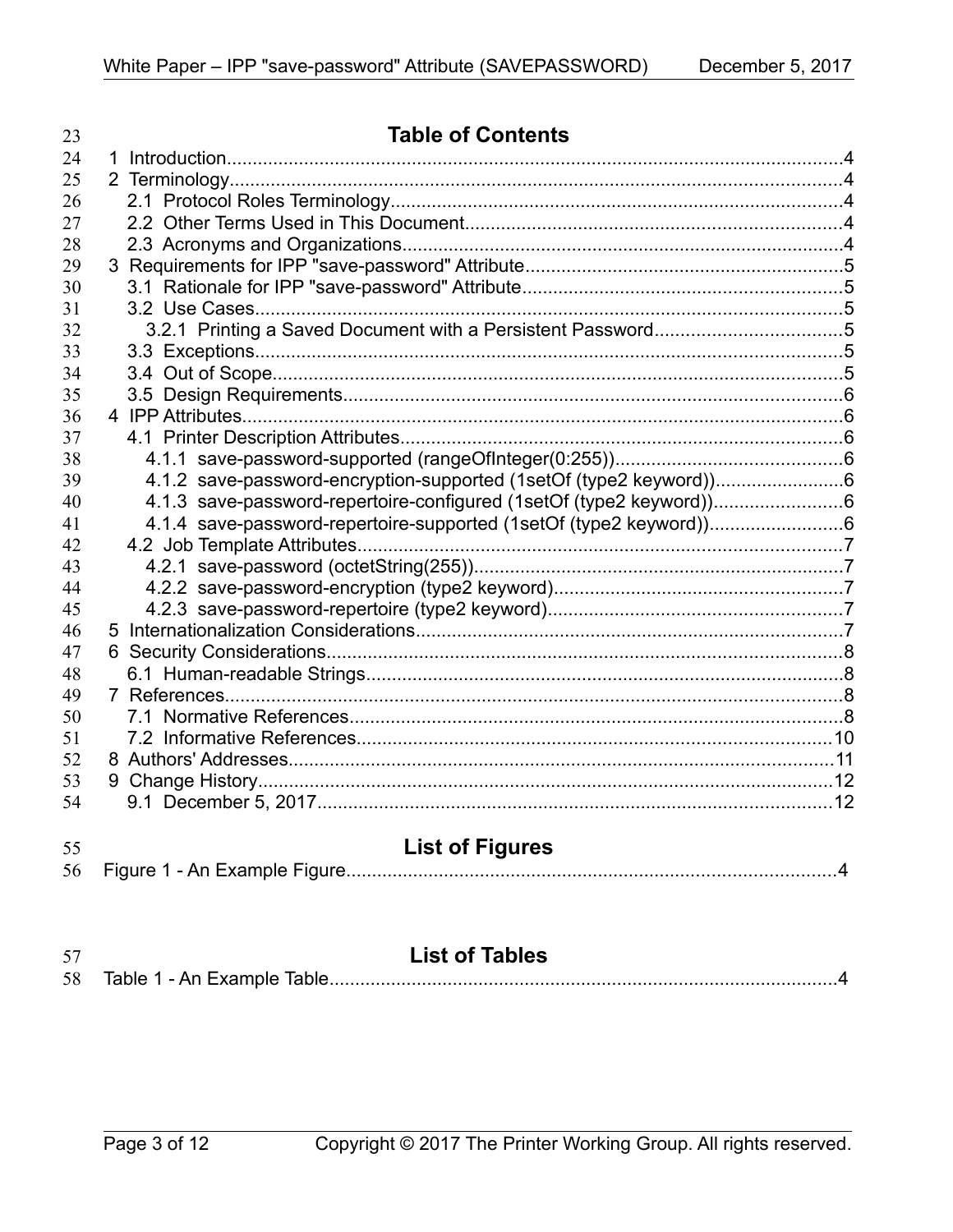## **1 Introduction** 59

Users and network administrators are increasingly concerned about network and data security, and this extends to printing. Most all Users are familiar with sending a Job to a Printer and the Printer processing that Job fairly immediately, and some do so using a "job password" that prevents the Job from being processed until the User provides that password on the Printer's control panel to approve its release to processing. The IPP "jobpassword" Job Template attribute [\[PWG5100.11\]](#page-9-0) and related attributes provide support for this workflow. Some Printers also support saving jobs for later re-print. Some Users wish to take advantage of both capabilities; however, since "job-password" is a Job Template attribute, and the act of saving the Job is considered that Job's processing, the "jobpassword" attribute does not persist beyond its being saved. What is needed to support a password protected saved job is an attribute that persists beyond the conclusion of the Job, such as a Document Description attribute. 60 61 62 63 64 65 66 67 68 69 70 71

## **2 Terminology** 72

#### **2.1 Protocol Roles Terminology** 73

This document defines the following protocol roles in order to specify unambiguous conformance requirements: 74 75

*Client*: Initiator of outgoing IPP session requests and sender of outgoing IPP operation requests (Hypertext Transfer Protocol -- HTTP/1.1 [\[RFC7230\]](#page-8-0) User Agent). 76 77

*Printer*: Listener for incoming IPP session requests and receiver of incoming IPP operation requests (Hypertext Transfer Protocol -- HTTP/1.1 [\[RFC7230\]](#page-8-0) Server) that represents one or more Physical Devices or a Logical Device. 78 79 80

#### **2.2 Other Terms Used in This Document** 81

User: A person or automata using a Client to communicate with a Printer. 82

#### **2.3 Acronyms and Organizations** 83

- *IANA*: Internet Assigned Numbers Authority,<http://www.iana.org/> 84
- *IETF*: Internet Engineering Task Force,<http://www.ietf.org/> 85
- *ISO*: International Organization for Standardization,<http://www.iso.org/> 86
- *PWG*: Printer Working Group,<http://www.pwg.org/> 87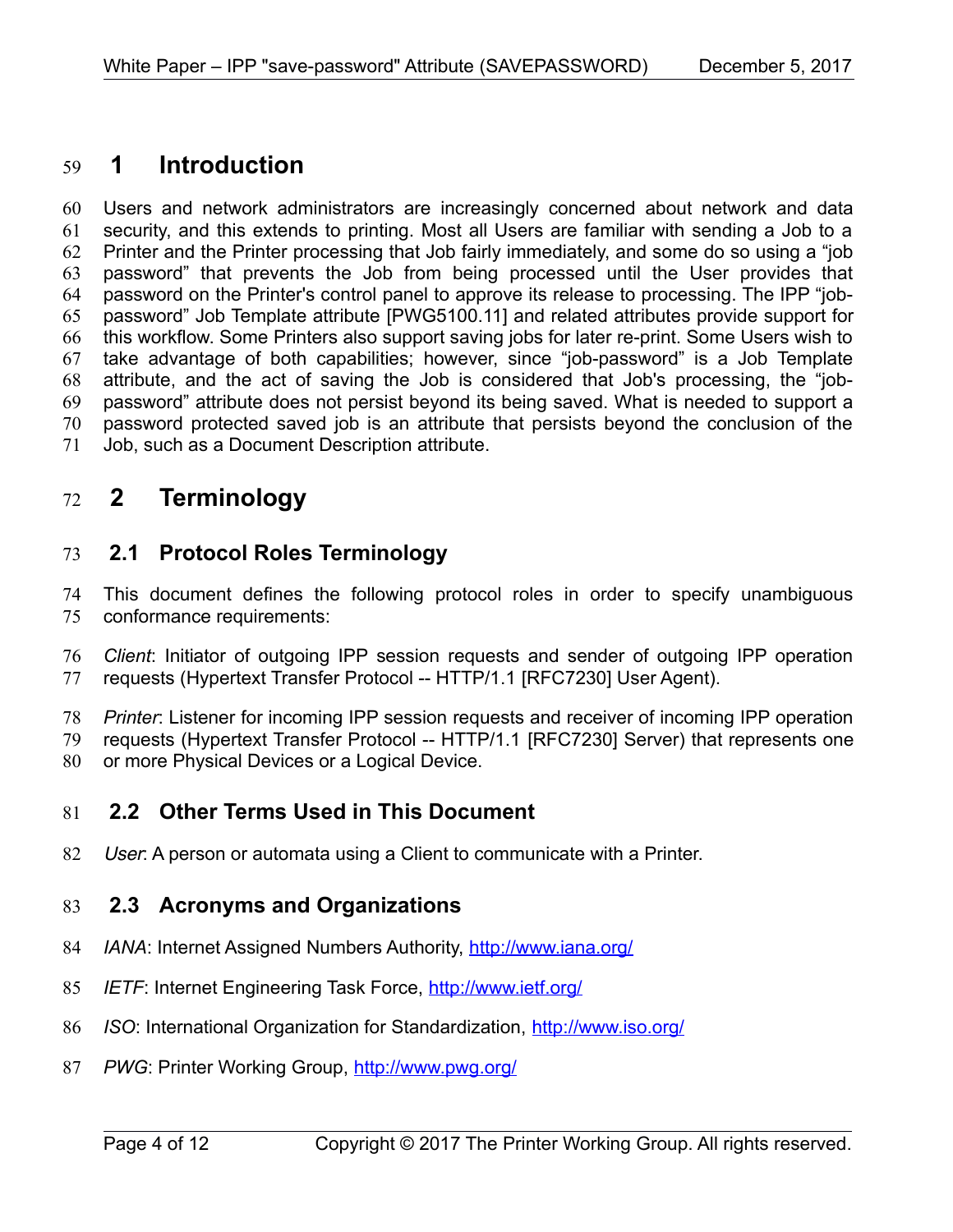## **3 Requirements for IPP "save-password" Attribute** 88

#### **3.1 Rationale for IPP "save-password" Attribute** 89

Users and network administrators are increasingly concerned about network and data security, and this extends to printing. Most all Users are familiar with sending a Job to a Printer and the Printer processing that Job fairly immediately, and some do so using a "job password" that prevents the Job from being processed until the User provides that password on the Printer's control panel to approve its release to processing. The IPP "jobpassword" Job Template attribute [\[PWG5100.11\]](#page-9-0) and related attributes provide support for this workflow. Some Printers also support saving jobs for later printing or re-printing. Some Users wish to take advantage of both capabilities; however, since "job-password" is a Job Template attribute, and the act of saving the Job is considered that Job's processing, the "job-password" attribute does not persist beyond its being saved. What is needed to support a password protected saved job is an attribute that persists beyond the conclusion of the Job, such as a Document Description attribute. 90 91 92 93 94 95 96 97 98 99 100 101

#### **3.2 Use Cases** 102

#### **3.2.1 Printing a Saved Document with a Persistent Password** 103

Wilma has written a document that she intends to save on her departmental MFD, to allow some of her peers to print copies as needed. But as the document contains sensitive information, she wishes to only allow those who know the document's password to re-print copies. She is familiar with providing a password when configuring a print job, and she is also familiar with configuring the job to be saved in the printer. She provides a password in and also chooses to have the job saved. She submits the job to the printer. The printer saves the job content but protects it with the password provided. 104 105 106 107 108 109 110

#### **3.3 Exceptions** 111

There are currently no exceptions. 112

#### **3.4 Out of Scope** 113

- The following are considered out of scope for this document: 114
- 1. How the Document or Documents in a Job are stored by the Printer 115
- 2. Protocols for bar 116
- 3. Requirements for bla 117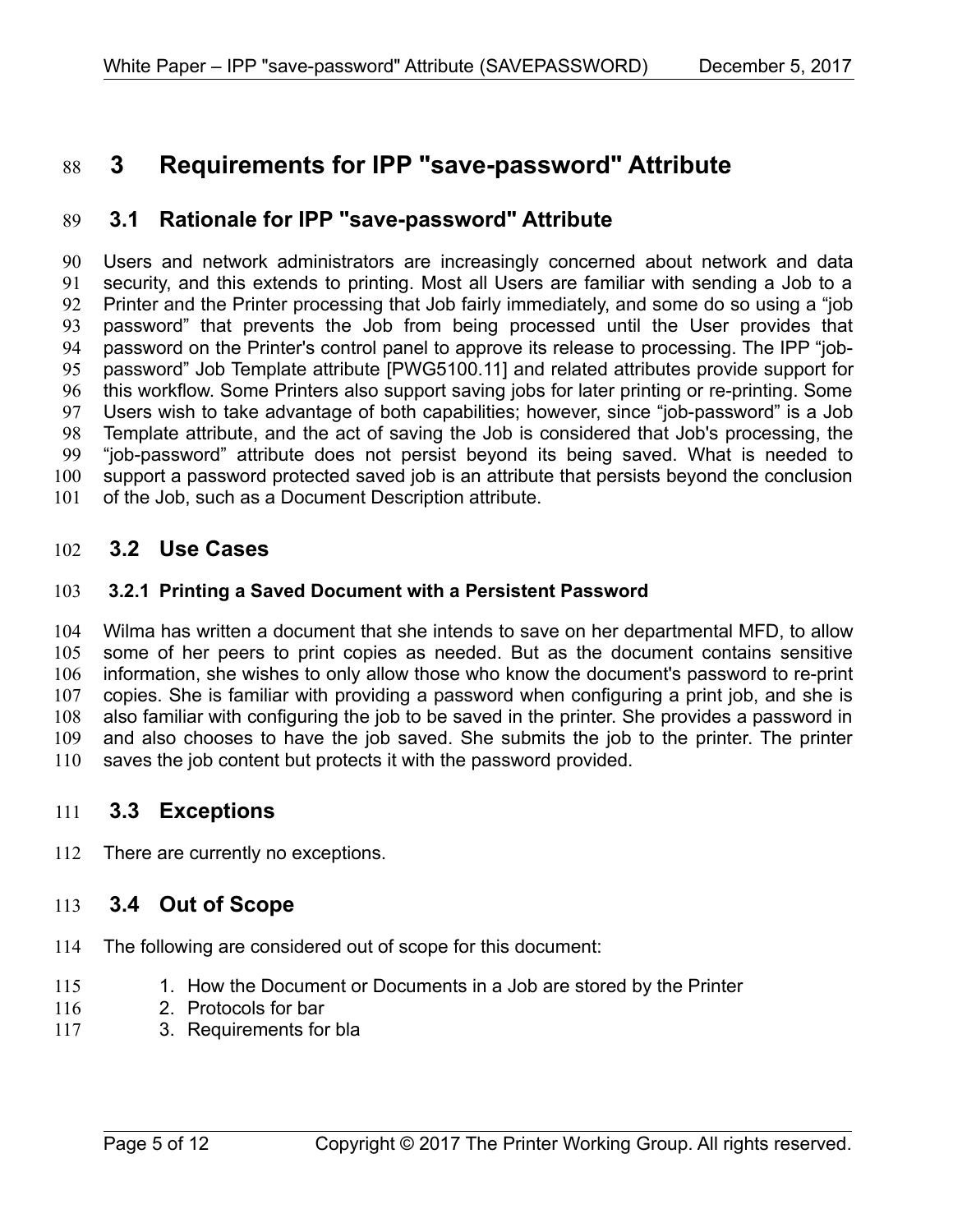#### **3.5 Design Requirements** 118

- The design requirements for this document are: 119
- 1. Define attributes for foo and bar 120
- 4. Define operations for bla 121
- 5. Register all attributes and operations with IANA 122
- The design recommendations for this document are: 123
- 1. Reusing UI controls with similar enough purposes so that the user doesn't need to be confused by e.g. needing to interact with different controls for different kinds of passwords. 124 125 126

## **4 IPP Attributes** 127

#### **4.1 Printer Description Attributes** 128

#### **4.1.1 save-password-supported (rangeOfInteger(0:255))** 129

The "save-password" Printer Description attribute specifies whether the Printer supports the persistent Job password specified by the "save-password" Job Template attribute, and if so, what range of lengths the Printer's password policy requires for the unencrypted value of "save-password". If the Client allows the User to provide it with an unencrypted password value shorter than the lower bounds of "save-password-supported", the behavior is undefined but the Job may never print. 130 131 132 133 134 135

#### **4.1.2 save-password-encryption-supported (1setOf (type2 keyword))** 136

The "save-password-encryption-supported" Printer Description attribute specifies the encryption formats supported by the Printer for encrypting "save-password". Any of the keywords registered for the "job-password-encryption" attribute may be listed in the "savepassword-encryption-supported" attribute. 137 138 139 140

#### **4.1.3 save-password-repertoire-configured (1setOf (type2 keyword))** 141

The "save-password-repertoire-configured" Printer Description attribute specifies the set of repertoires the Printer is configured to accept for a Job's "save-password-repertoire" attribute. The values specified in "save-password-repertoire-configured" MUST be listed in "save-password-repertoire-supported". 142 143 144 145

#### **4.1.4 save-password-repertoire-supported (1setOf (type2 keyword))** 146

The "save-password-repertoire-supported" Printer Description attribute specifies the range 147

of repertoires the Printer supports that may be configured for listing in the Printer's "save-148

password-repertoire-configured" attribute. The keywords specified in the "save-password-149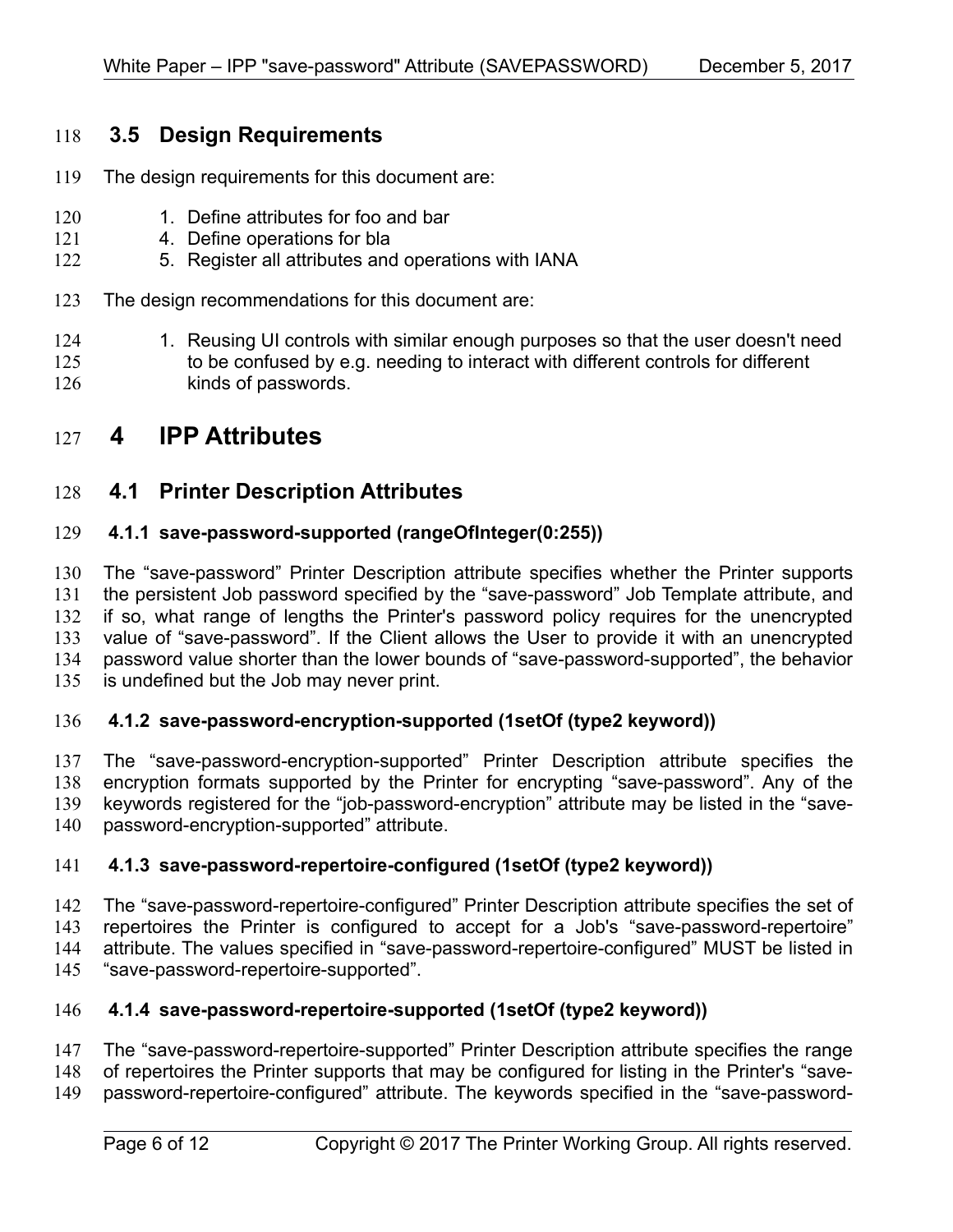repertoire-supported" keywords must be defined and registered in the PWG for the "jobpassword-repertoire" attribute [\[PWGRepertoire\].](#page-8-3) 150 151

#### **4.2 Job Template Attributes** 152

#### **4.2.1 save-password (octetString(255))** 153

The "save-password" Job Template attribute specifies a password for the Job, which is semantically analogous to the "job-password" Operation attribute [\[PWG5100.11\].](#page-9-0) The Printer MUST NOT process the Job unless a User provides the "save-password" to authorize the Printer to allow its release. The "save-password" attribute MUST persist with the Job, even when the Job persists as a "saved job" [\[PWG5100.11\].](#page-9-0) 154 155 156 157 158

The Client MUST provide the "job-save-disposition" Job Template attribute when it provides the "save-password" attribute. 159 160

#### **4.2.2 save-password-encryption (type2 keyword)** 161

The "save-password-encryption" Job Template attribute specifies the encryption type the Client employed to encrypt the password value specified in the "save-password" Job Template attribute. This attribute MUST be present if the "save-password" attribute is present. 162 163 164 165

#### **4.2.3 save-password-repertoire (type2 keyword)** 166

The "save-password-repertoire" Job Template attribute specifies the repertoire selected for the "save-password" attribute. This attribute MUST be present if the "save-password" attribute is present. 167 168 169

### **5 Internationalization Considerations** 170

For interoperability and basic support for multiple languages, conforming implementations MUST support the Universal Character Set (UCS) Transformation Format -- 8 bit (UTF-8) [RFC3629] encoding of Unicode [\[UNICODE\]](#page-9-4) [\[ISO10646\]](#page-7-0) and the Unicode Format for Network Interchange [\[RFC5198\].](#page-8-1) 171 172 173 174

- Implementations of this specification SHOULD conform to the following standards on processing of human-readable Unicode text strings, see: 175 176
- Unicode Bidirectional Algorithm [\[UAX9\]](#page-8-2)  left-to-right, right-to-left, and vertical 177
- Unicode Line Breaking Algorithm [\[UAX14\]](#page-9-3)  character classes and wrapping 178
- Unicode Normalization Forms [\[UAX15\]](#page-9-2)  especially NFC for [\[RFC5198\]](#page-8-1) 179
- Unicode Text Segmentation [\[UAX29\]](#page-9-1)  grapheme clusters, words, sentences 180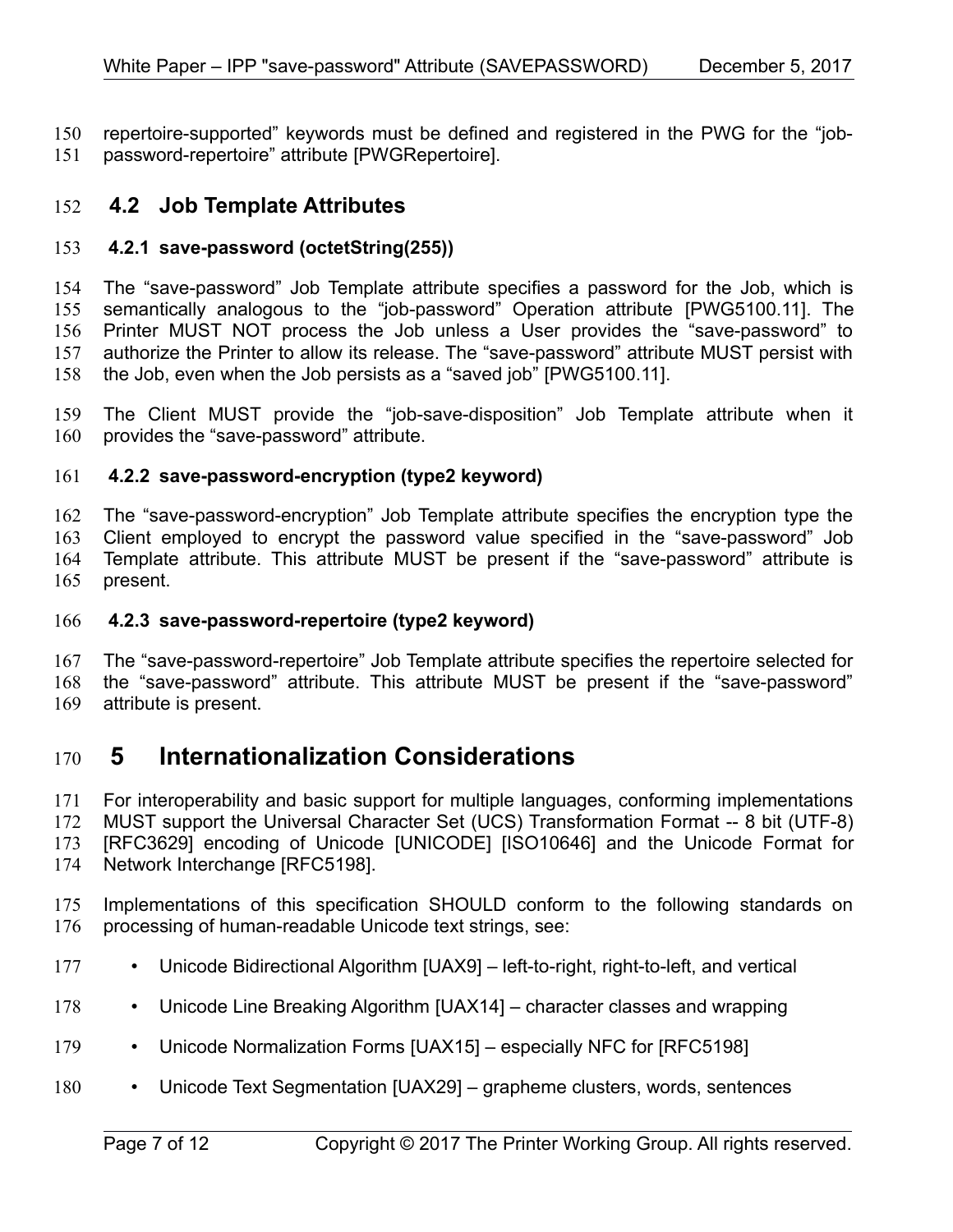- Unicode Identifier and Pattern Syntax [\[UAX31\]](#page-9-13)  identifier use and normalization 181
- Unicode Collation Algorithm [\[UTS10\]](#page-9-12)  sorting 182
- Unicode Locale Data Markup Language [\[UTS35\]](#page-9-11)  locale databases 183

Implementations of this specification are advised to also review the following informational documents on processing of human-readable Unicode text strings: 184 185

- Unicode Character Encoding Model [\[UTR17\]](#page-9-10)  multi-layer character model 186
- Unicode in XML and other Markup Languages [\[UTR20\]](#page-9-9)  XML usage 187
- Unicode Character Property Model [\[UTR23\]](#page-9-8)  character properties 188
- Unicode Conformance Model [\[UTR33\]](#page-9-7)  Unicode conformance basis 189

## **6 Security Considerations** 190

The IPP extensions defined in this document require the same security considerations as defined in the IPP/1.1: Model and Semantics [\[RFC8011\]](#page-8-4) plus additional security considerations below. 191 192 193

#### **6.1 Human-readable Strings**  194

Implementations of this specification SHOULD conform to the following standard on processing of human-readable Unicode text strings, see: 195 196

• Unicode Security Mechanisms [\[UTS39\]](#page-9-6) – detecting and avoiding security attacks 197

Implementations of this specification are advised to also review the following informational document on processing of human-readable Unicode text strings: 198 199

• Unicode Security FAQ [\[UNISECFAQ\]](#page-9-5) – common Unicode security issues 200

#### **7 References** 201

#### **7.1 Normative References** 202

<span id="page-7-0"></span>

| 203<br>204               | [ISO10646]  | "Information technology -- Universal Coded Character Set (UCS)",<br>ISO/IEC 10646:2011                                                                                                                       |
|--------------------------|-------------|--------------------------------------------------------------------------------------------------------------------------------------------------------------------------------------------------------------|
| 205<br>206<br>207<br>208 | [PWG5100.5] | D. Carney, T. Hastings, P. Zehler. "Internet Printing Protocol (IPP):<br>Document Object", PWG 5100.5-2003, October 2003,<br>http://ftp.pwg.org/pub/pwg/candidates/cs-ippdocobject10-20031031-<br>5100.5.pdf |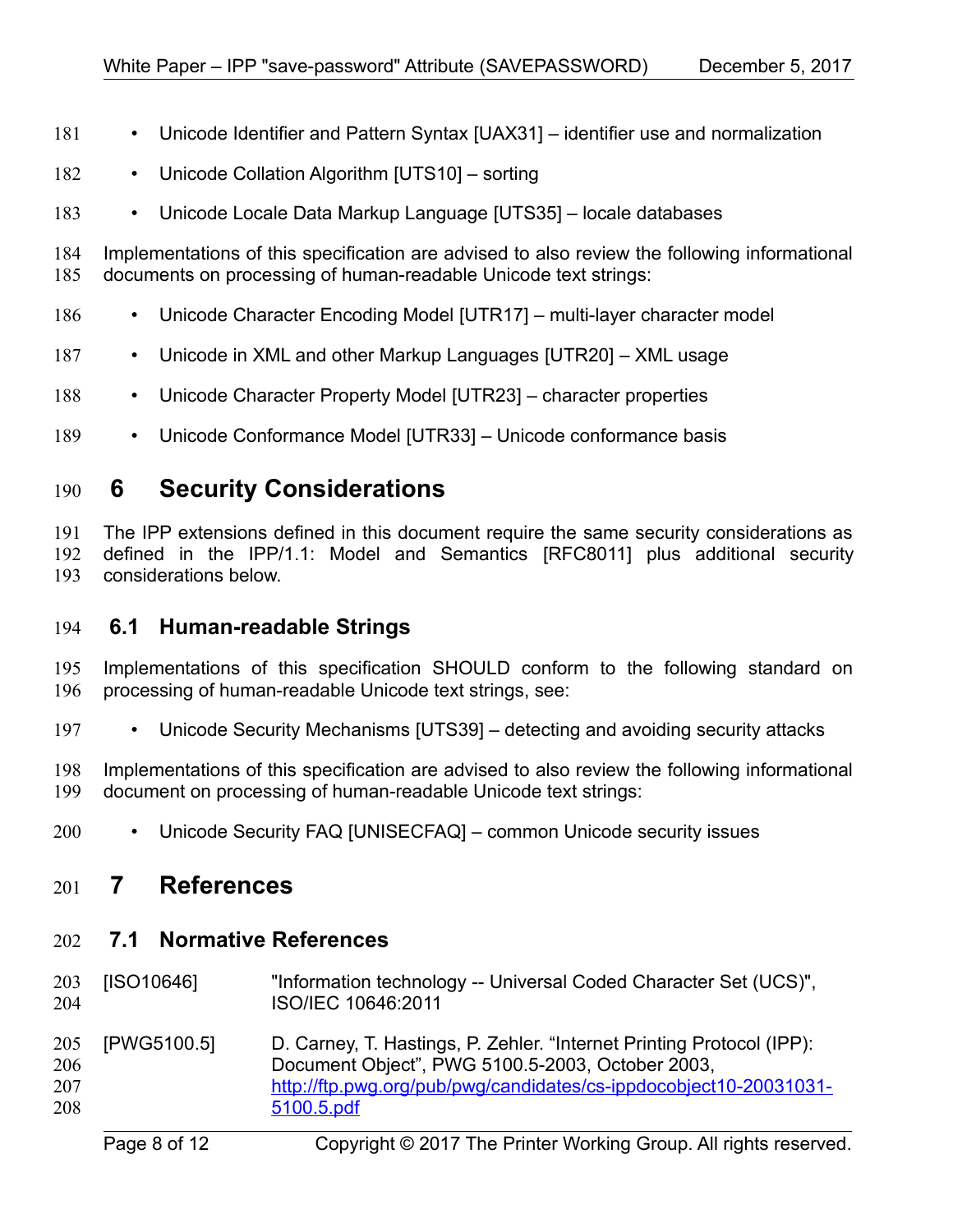<span id="page-8-4"></span><span id="page-8-3"></span><span id="page-8-2"></span><span id="page-8-1"></span><span id="page-8-0"></span>

| 209<br>210<br>211        | [PWG5100.12]    | R. Bergman, H. Lewis, I. McDonald, M. Sweet, "IPP Version 2.0, 2.1,<br>and 2.2", PWG 5100.12-2015, October 2015,<br>http://ftp.pwg.org/pub/pwg/standards/std-ipp20-20151030-5100.12.pdf                       |
|--------------------------|-----------------|---------------------------------------------------------------------------------------------------------------------------------------------------------------------------------------------------------------|
| 212<br>213<br>214<br>215 | [PWG5100.13]    | M. Sweet, I. McDonald, P. Zehler, "IPP: Job and Printer Extensions -<br>Set 3 (JPS3)", PWG 5100.13-2012, July 2012,<br>http://ftp.pwg.org/pub/pwg/candidates/cs-ippjobprinterext3v10-<br>20120727-5100.13.pdf |
| 216<br>217<br>218        | [PWG5100.19]    | S. Kennedy, "IPP Implementor's Guide v2.0", PWG 5100.19-2015,<br>August 2015, http://ftp.pwg.org/pub/pwg/candidates/cs-ippig20-<br>20150821-5100.19.pdf                                                       |
| 219<br>220<br>221        | [PWGRepertoire] | S. Kennedy, "IPP Job Password Repertoire", January 2016.<br>https://ftp.pwg.org/pub/pwg/ipp/whitepaper/wp-job-password-<br>repertoire-20160101.pdf                                                            |
| 222<br>223               | [RFC2817]       | R. Khare, S. Lawrence, "Upgrading to TLS Within HTTP/1.1", RFC<br>2817, May 2000, https://www.ietf.org/rfc/rfc2817.txt                                                                                        |
| 224<br>225               | [RFC3510]       | R. Herriot, I. McDonald, "Internet Printing Protocol/1.1: IPP URL<br>Scheme", RFC 3510, April 2003, https://tools.ietf.org/html/rfc3510                                                                       |
| 226<br>227               | [RFC3629]       | F. Yergeau, "UTF-8, a transformation format of ISO 10646", RFC<br>3629, November 2003, https://www.ietf.org/rfc/rfc3629.txt                                                                                   |
| 228<br>229               | [RFC5198]       | J. Klensin, M. Padlipsky, "Unicode Format for Network Interchange",<br>RFC 5198, March 2008, https://www.ietf.org/rfc/rfc5198.txt                                                                             |
| 230<br>231<br>232        | [RFC7230]       | R. Fielding, J. Reschke, "Hypertext Transfer Protocol (HTTP/1.1):<br>Message Syntax and Routing", RFC 7230, June 2014,<br>http://www.ietf.org/rfc/rfc7230.txt                                                 |
| 233<br>234<br>235        | [RFC7472]       | I. McDonald, M. Sweet, "Internet Printing Protocol (IPP) over HTTPS<br>Transport Binding and the 'ipps' URI Scheme", RFC 7472, March<br>2015, https://tools.ietf.org/html/rfc7472                             |
| 236<br>237<br>238        | [RFC8010]       | M. Sweet, I. McDonald, "Internet Printing Protocol/1.1: Encoding and<br>Transport", RFC 8010, January 2017,<br>https://www.ietf.org/rfc/rfc8010.txt                                                           |
| 239<br>240<br>241        | [RFC8011]       | M. Sweet, I. McDonald, "Internet Printing Protocol/1.1: Model and<br>Semantics", RFC 8011, January 2017,<br>https://www.ietf.org/rfc/rfc8011.txt                                                              |
| 242<br>243               | [UAX9]          | Unicode Consortium, "Unicode Bidirectional Algorithm", UAX#9, May<br>2016, http://www.unicode.org/reports/tr9                                                                                                 |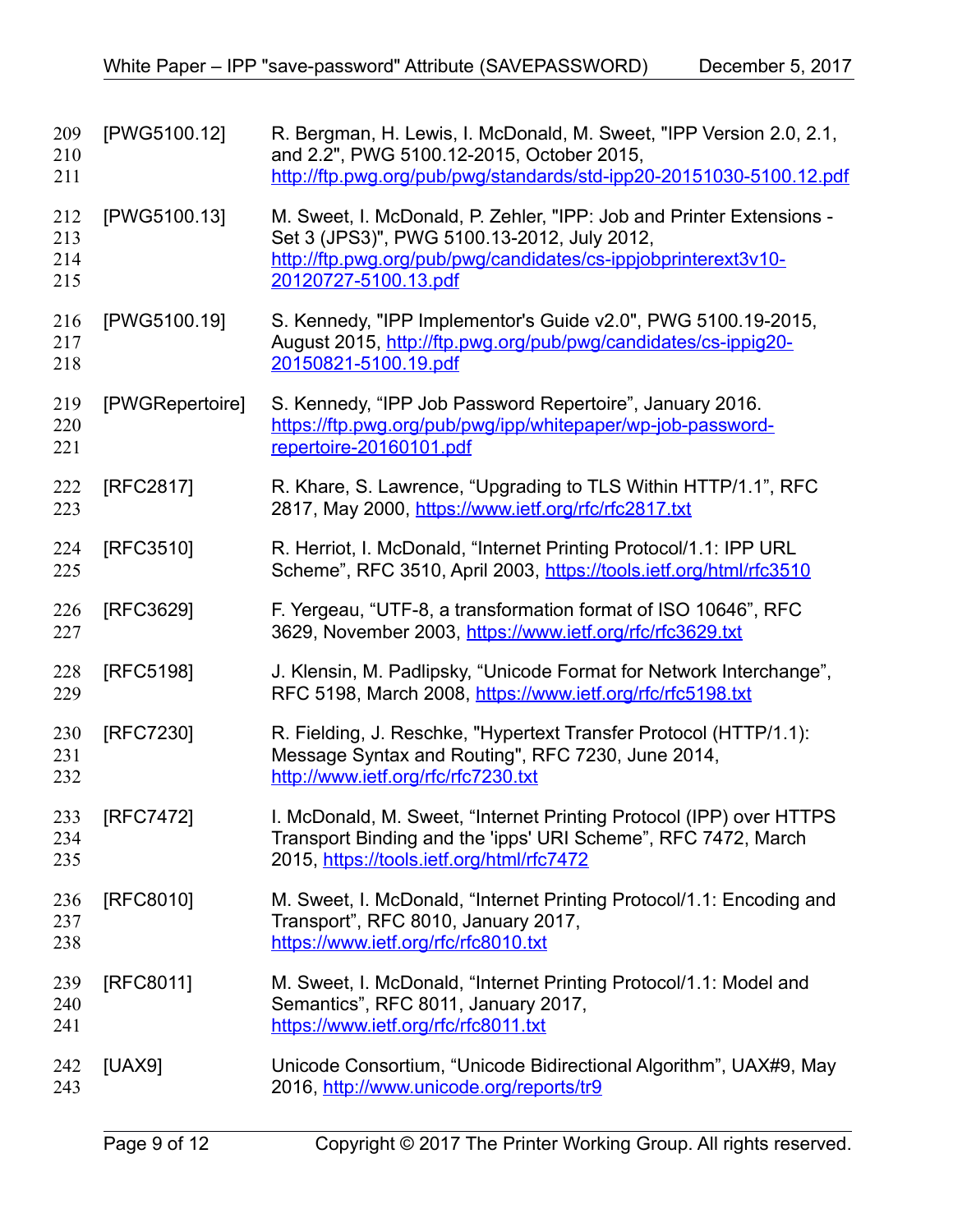<span id="page-9-13"></span><span id="page-9-12"></span><span id="page-9-11"></span><span id="page-9-4"></span><span id="page-9-3"></span><span id="page-9-2"></span><span id="page-9-1"></span>

| 244<br>245               | [UAX14]      | Unicode Consortium, "Unicode Line Breaking Algorithm", UAX#14,<br>June 2016, http://www.unicode.org/reports/tr14                                                                               |
|--------------------------|--------------|------------------------------------------------------------------------------------------------------------------------------------------------------------------------------------------------|
| 246<br>247               | [UAX15]      | Unicode Consortium, "Normalization Forms", UAX#15, February 2016,<br>http://www.unicode.org/reports/tr15                                                                                       |
| 248<br>249               | [UAX29]      | Unicode Consortium, "Unicode Text Segmentation", UAX#29, June<br>2016, http://www.unicode.org/reports/tr29                                                                                     |
| 250<br>251               | [UAX31]      | Unicode Consortium, "Unicode Identifier and Pattern Syntax",<br>UAX#31, May 2016, http://www.unicode.org/reports/tr31                                                                          |
| 252<br>253               | [UNICODE]    | The Unicode Consortium, "Unicode® 10.0.0", June 2017,<br>http://unicode.org/versions/Unicode10.0.0/                                                                                            |
| 254<br>255               | [UTS10]      | Unicode Consortium, "Unicode Collation Algorithm", UTS#10, May<br>2016, http://www.unicode.org/reports/tr10                                                                                    |
| 256<br>257               | [UTS35]      | Unicode Consortium, "Unicode Locale Data Markup Language",<br>UTS#35, October 2016, http://www.unicode.org/reports/tr35                                                                        |
| 258<br>259               | [UTS39]      | Unicode Consortium, "Unicode Security Mechanisms", UTS#39, June<br>2016, http://www.unicode.org/reports/tr39                                                                                   |
| 260                      | 7.2          | <b>Informative References</b>                                                                                                                                                                  |
| 261<br>262               | [UNISECFAQ]  | Unicode Consortium "Unicode Security FAQ", November2016,<br>http://www.unicode.org/faq/security.html                                                                                           |
| 263<br>264<br>265<br>266 | [PWG5100.11] | T. Hastings, D. Fullman, "IPP: Job and Printer Operations - Set 2",<br>PWG 5100.11-2010, October 2010,<br>http://ftp.pwg.org/pub/pwg/candidates/cs-ippjobprinterext10-<br>20101030-5100.11.pdf |
| 267<br>268               | [UTR17]      | Unicode Consortium "Unicode Character Encoding Model", UTR#17,<br>November 2008, http://www.unicode.org/reports/tr17                                                                           |
| 269<br>270               | [UTR20]      | Unicode Consortium "Unicode in XML and other Markup Languages",<br>UTR#20, January 2013, http://www.unicode.org/reports/tr20                                                                   |

- <span id="page-9-10"></span><span id="page-9-9"></span><span id="page-9-8"></span><span id="page-9-6"></span><span id="page-9-5"></span><span id="page-9-0"></span>[UTR23] Unicode Consortium "Unicode Character Property Model", UTR#23, May 2015,<http://www.unicode.org/reports/tr23> 271 272
- <span id="page-9-7"></span>[UTR33] Unicode Consortium "Unicode Conformance Model", UTR#33, November 2008,<http://www.unicode.org/reports/tr33> 273 274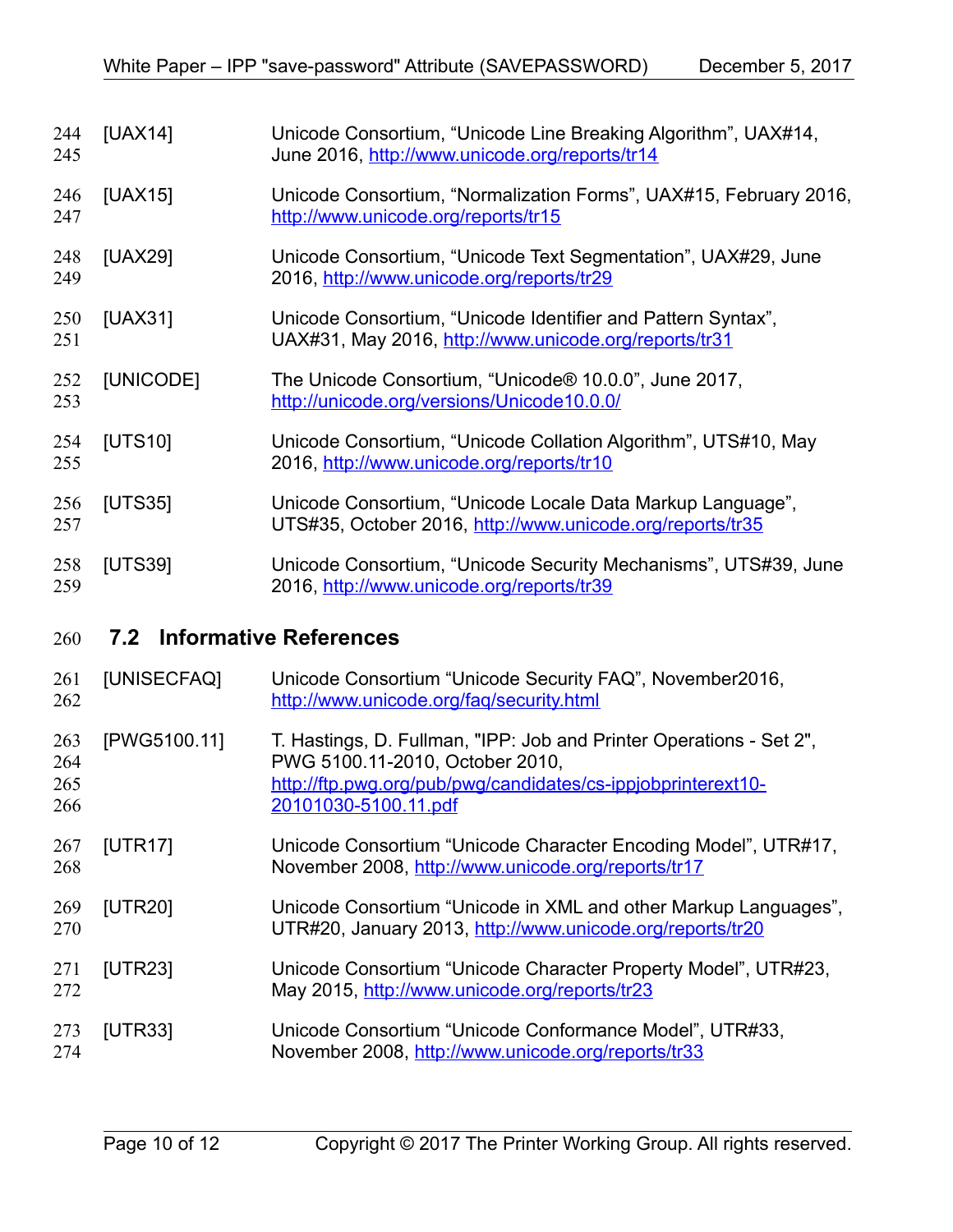## **8 Authors' Addresses** 275

- Primary authors (using Address style): 276
- Smith Kennedy 277
- HP Inc. 278
- 11311 Chinden Blvd. 279
- Boise, Idaho, 83714 280
- smith.kennedy@hp.com 281
- The authors would also like to thank the following individuals for their contributions to this standard: 282 283
- Turanga Leela Planet Express 284
- Zapp Brannigan Democratic Order of Planets 285
- Wowbanger The Infinitely Prolonged Independent Consultant 286
- Ira McDonald High North Inc. 287